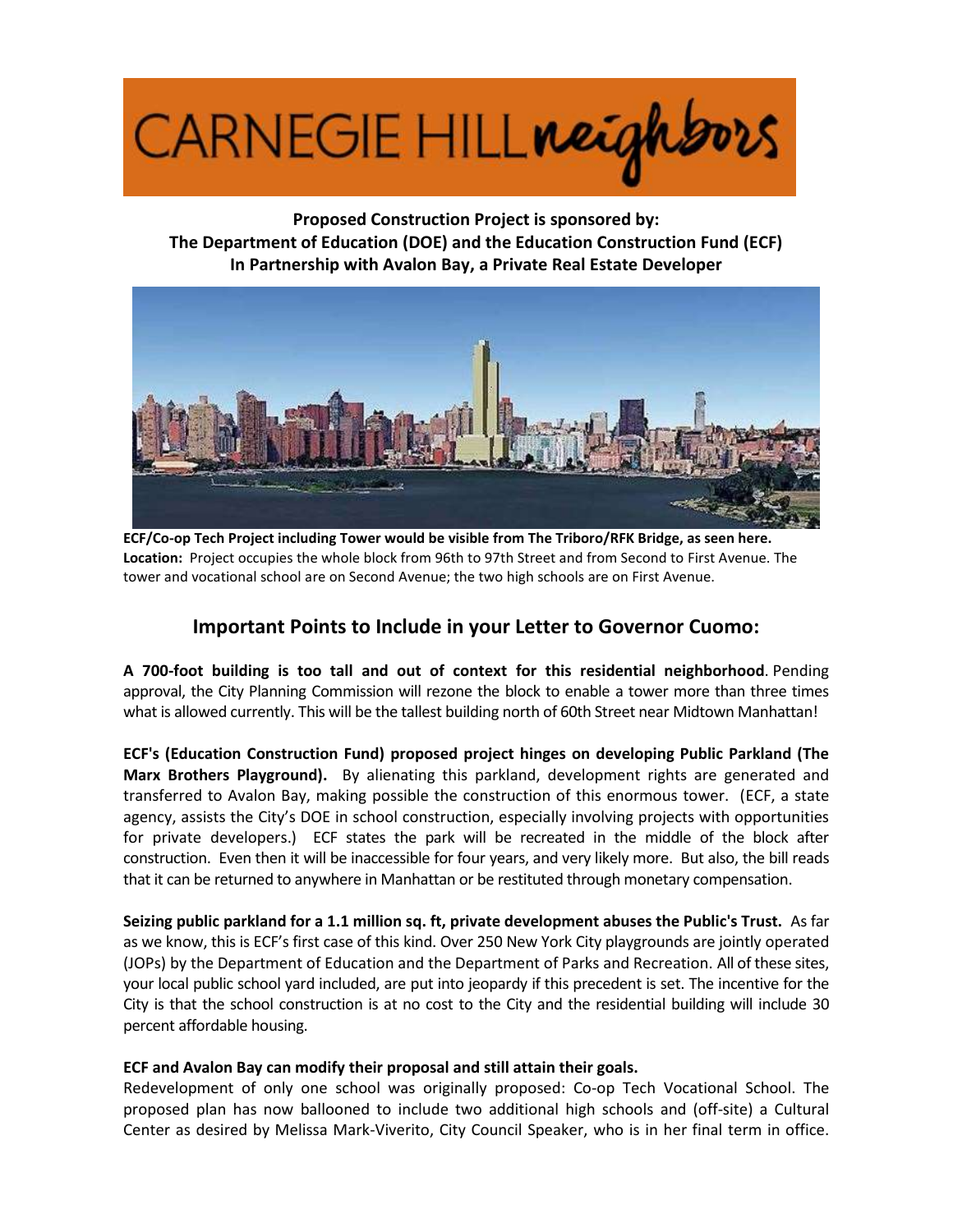Three schools can still be renovated and revitalized by placing two at the proposed site and one at the vacated site after relocation. Mark-Viverito's favored project, the Julia de Burgos Latino Cultural Center, could then be constructed and housed in its own building as was her original wish.

#### **The neighborhood has already suffered too much negative impact of new construction.**

On the heels of the Second Avenue Subway, this multi-stage project will further strain an already displaced population of retailers, residents, students and commuters, attempting to return to their normal daily routine.

#### **This project's public approval process has been muddied from the start.**

The ECF has flip-flopped on the burden of proof for the alienable rights of this public land to suit the developer's financial gain under the guise of viability of the project. The latest announcement made from their camp is that the parkland will NOT be returned to the public domain, yet another perversion of the Zoning Resolution.

**This project is extremely flawed, and at the most basic level is a miscarriage of the Zoning Resolution as it stands. The varied design and viable alternatives proposed by those opposed to this plan are thoughtfully constructed and merit Governor Cuomo's consideration. Simply put, there is no room in city government for pet projects which harm the public good.**

**Send this letter to Governor Cuomo to oppose this project and legislation (We cannot state a deadline. But letters should go out the week of July24, as early as possible.)**

> **By Speaking Up You: Hold our officials accountable Empower the Public Process. Additional points are welcome Short and simple, one or two points per letter is best. Emailing our local City Officials is also effective**

[Matthew.Rubin@exec.ny.gov](mailto:Matthew.Rubin@exec.ny.gov) example are seawrightr@assembly.ny.gov Governor's NYC Office **State Assembly Member Rebecca Seawright** 

[Carolyn@carolynmaloney.com](mailto:Carolyn@carolynmaloney.com) [Liz@lizkrueger.com](mailto:Liz@lizkrueger.com) U.S. Congress Member Carolyn Maloney North Congress Member Carolyn Maloney

## **Please call, email or stop in to Carnegie Hill Neighbors if you have questions:**

Carnegie Hill Neighbors 1326 Madison Avenue, gdn lvl. New York, N.Y. 10128

tel: 212-996-5520 cell: 917-361-5981 chn@chneighbor.org [carnegiehillneighbors.org](../../../../AppData/Local/Microsoft/Windows/Temporary%20Internet%20Files/Content.Outlook/AppData/Local/Microsoft/Windows/INetCache/Content.Outlook/AppData/Local/AppData/Local/Temp/www.carnegiehillneighbors.org)

# **Thank you!**